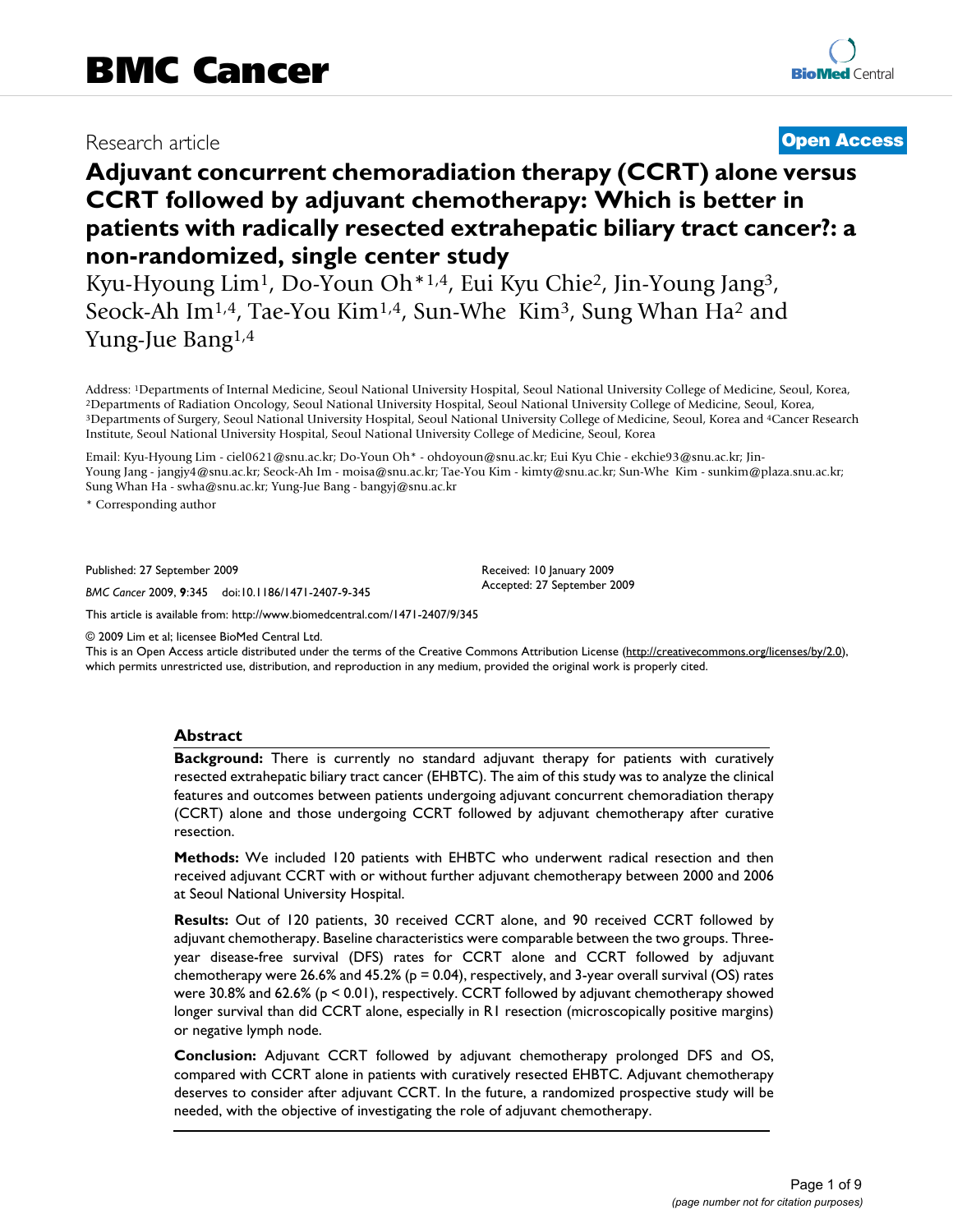# **Background**

Extrahepatic biliary tract cancer (EHBTC) is a rare malignant tumor, accounting for 7500 new cases and 3300 deaths in the United States in 2005 [1]. These tumors arise from the epithelial cells of the extrahepatic bile ducts and can be divided into hilar, distal bile duct, and gallbladder origin. The type of resection and prognosis vary with anatomic location [2]. Complete surgical resection with histologically negative surgical margins has been reported to be the most important factor for the curative treatment of patients with EHBTC [3]. However, many patients are not suitable for curative surgery on presentation, and the frequency of positive resection margins has been reported to be anywhere from 9% to 74% after surgical resection [4]. In addition, loco-regional failure occurs in more than half of patients, even after complete resection [5,6]. Because of frequent local relapses and distant metastasis after curative resection, a treatment approach combining local and systemic adjuvant treatment is of interest in patients with EHBTC. The role of adjuvant treatment has not yet been established. Previous studies evaluating adjuvant radiation therapy (RT) with a variety of methods have led to conflicting results [7-10], and no large randomized trials of adjuvant concurrent chemoradiation therapy (CCRT) have been performed. However, several retrospective studies and phase II studies have reported that CCRT might have some benefits for local control, especially in the management of patients with positive microscopic margins and positive lymph nodes [10-12]. However, most of these studies have included a mixture of patients with complete and incomplete resection and have not evaluated the role of adjuvant chemotherapy after adjuvant CCRT.

Chemotherapy as a treatment modality for EHBTC has been shown to have low efficacy, and the role of adjuvant chemotherapy has not yet been thoroughly studied. A single randomized trial reported that although it did not reach the level of statistical significance, the difference in 5-year survival rates between patients who received and did not receive chemotherapy following curative resection was of large magnitude (41% versus 28%) [13]. Furthermore, in cases of advanced cholangiocarcinoma, a small randomized trial assigning 90 patients with advanced pancreatic or biliary cancer (37 with bile duct cancer) to 5-fluorouracil (5-FU)-based systemic chemotherapy or best supportive care alone suggested the benefit of chemotherapy over best supportive care alone [14]. These results suggested the possibility that 5-FU based chemotherapy could play some role in the treatment of biliary tract cancer, despite low efficacy.

Previous series have reported that distant metastasis of EHBTC occurs as frequently as local recurrence after curative resection [5,6]. Therefore, with regard to control of distant metastasis, as well as local control, adjuvant CCRT leaves something to be desired. There is still the question of whether further adjuvant chemotherapy is needed after CCRT. However, little is yet known concerning the use of CCRT alone or CCRT followed by adjuvant chemotherapy as adjuvant treatment after curative surgical resection.

The purpose of this retrospective study was to compare the clinical features, disease free survival (DFS), and overall survival (OS) between patients undergoing adjuvant CCRT alone and those undergoing CCRT followed by adjuvant chemotherapy and to evaluate prognostic factors and patterns of recurrence.

# **Methods**

# *Patients and treatments*

Of the 234 patients who had undergone radical resection at Seoul National University Hospital from January 2000 to December 2006, we collected 120 cases of invasive, non-metastatic EHBTC treated with adjuvant CCRT with or without further adjuvant chemotherapy, while 114 patients was excluded because of following causes such as no adjuvant treatment ( $n = 88$ ) or adjuvant RT only ( $n =$ 12) or follow-up loss ( $n = 14$ ). A total of 120 cases met the following inclusion criteria: histologically confirmed, non-metastatic adenocarcinoma of extrahepatic biliary tract except for gallbladder and periampullary cancer. This study was reviewed and approved by the Institutional Review Board of the Seoul National University Hospital. After Institutional Review Board approval, patients' medical records were reviewed for the following characteristics: age, gender, tumor markers, surgical procedures, histologic features, stage, resection margin status, radiation treatment, chemotherapy treatment, pattern of recurrence, and survival. As tumor marker, the preoperative carbohydrate antigen 19-9(CA19-9) levels were measured in most patients.

Resection procedures were classified into 4 groups: pancreaticoduodenectomy (PD) with or without pylorus preservation and segmental bile duct resection with or without hepatectomy. Lymph node dissection was done in all but 4 patients. Four patients without lymph node dissection belonged to CCRT followed by adjuvant chemotherapy group. Resection type determination was dependent on the location and extent of the tumor. All patients underwent surgical resection with the intent to cure. If a microscopic free margin could not be obtained, additional resection was attempted. But, final pathologic results reported that there were positive resection margins in 41 patients. Therefore, 41 patients had undergone R1 resection, despite additional resection. In this classification, we excluded all cases that underwent resection for palliation with gross residual tumor (R2 resection).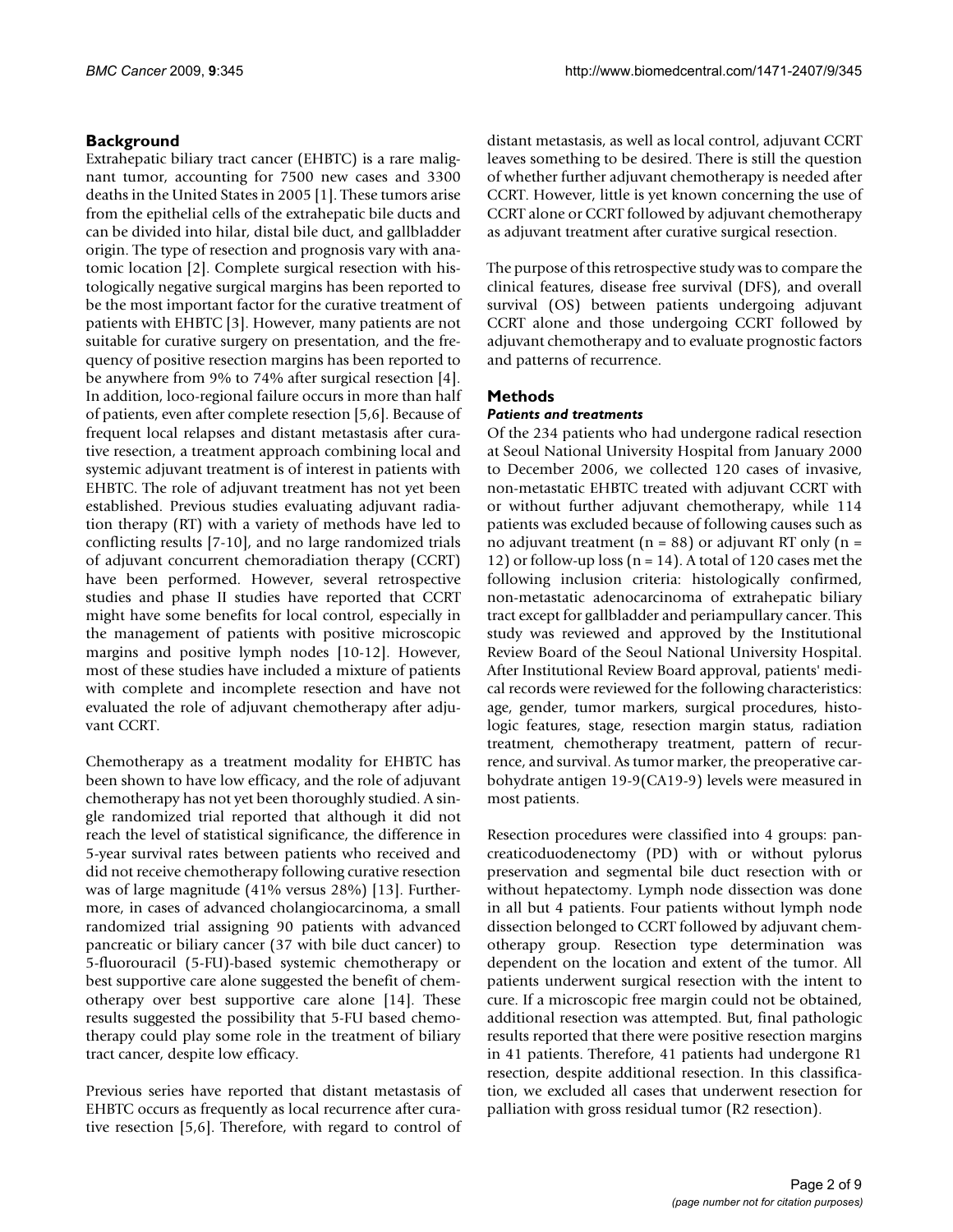All pathology specimens were reviewed to determine the primary pathologic diagnosis and extent of disease. Patients were staged, based on criteria from the American Joint Committee on Cancer (AJCC), 6th edition [15].

All patients received concurrent 5-FU chemotherapy and external beam RT. 5-FU was administered at a dose of 500 mg/m2 on D1, 2, 3 and on D28, 29, 30 along with 4000- 5400 cGy of external beam radiation. The radiation fields were primary tumor bed and regional lymph node. The 102 patients received 40 Gy of radiation delivered as a split course of 20 Gy in 10 fractions over 2 weeks with a 2 week break between courses. The remaining 18 patients received 5040-5400 cGy of radiation without splitting course. All but 2 patients started adjuvant therapy within post-operative 3 months. Two patients who received delayed treatment due to wound problem belonged to CCRT followed by adjuvant chemotherapy group. Of 120 patients, 117 patients completed whole course of CCRT. Two patients of 3 patients who did not complete whole course were in CCRT followed by adjuvant chemotherapy group and one patient was in CCRT alone group. Also, there was no significant difference in radiation dose and method between CCRT alone and CCRT followed by adjuvant chemotherapy groups. Patients received one fraction per day, 5 days per week. The median dose per fraction was 200 cGy (range, 180-240 cGy). CCRT began a mean of 6.9 weeks after surgery (range, 4.4-14.9 weeks). The mean duration of RT was 5.8 weeks (range, 4.0-7.1 weeks). No patients died within 6 months after adjuvant CCRT.

Ninety patients received further 5-FU based adjuvant chemotherapy for 6-12 months. Adjuvant chemotherapy regimens were comprised of various combinations of 5- FU. Forty-four patients received monthly 5-FU (500 mg/ m2 per day for 5 days) infusion alone; 29 received 5-FU  $(375 \text{ mg/m}^2 \text{ per day for } 5 \text{ days})$  and leucovorin  $(20 \text{ mg/m}^2 \text{ per day for } 5 \text{ days})$ m2 per day for 5 days); 16 received single oral 5-FU derivatives such as uracil-tegafur, capecitabine and TS-1; 1 received 5-FU, leucovorin, and mitomycin C. Medical oncologist gave the treatment option about additional chemotherapy after adjuvant CCRT to patient. Whether patient received additional adjuvant chemotherapy or not was dependent on patient's will. The duration of adjuvant chemotherapy depended on physician's decision.

# *Statistical analysis*

The primary clinical endpoints for this retrospective study were DFS and OS. Survival data were processed using the Kaplan-Meier method and were compared using the logrank test and Cox proportional hazards regression. A *P* value of less than 0.05 was considered statistically significant. To identify differences in baseline characteristics between treatment groups, the Chi-square test and

Fisher's exact test were used and continuous variables were compared using the Student *t* test.

# **Results**

# *Patient characteristics and clinical outcomes*

Patient and disease characteristics are summarized in Table 1. A total of 120 patients met the inclusion criteria. There were 89 men (74.2%). The median age was 62.4 years (range, 24.2-87.0 years). The median tumor size was 2.5 cm (range, 1.0-6.5 cm). Median numbers of dissected lymph nodes were 11.5 (range, 1-40). Positive lymph nodes were found in 35.8% of cases. Seventy-nine (65.8%) patients received R0 resection (pathologically negative margins), and 41 (34.2%) patients received R1 resection (microscopically positive margins). Twenty (16.7%) patients had well-differentiated tumors, 11 (9.2%) had at least a component of poorly differentiated tumor, and the remaining 74.1% of specimens were moderately differentiated. By the 2002 AJCC TNM staging system, 40 patients were stage I, 64 were stage II, and 16 were stage III; no patients were stage IV [15].

The median follow-up duration was 21.4 months. Death occurred in 48 of 120 patients (40.0%) during the followup period, all due to disease-related complications. The median DFS was 25.0 months, with a 3-year DFS of 40.8%. The median overall survival was 55.8 months, with a 3-year OS of 54.8%.

Out of 120 patients, 30 received CCRT alone, and 90 received CCRT followed by adjuvant chemotherapy. Median follow-up periods for the CCRT alone and CCRT followed by adjuvant chemotherapy groups were 16.6 and 23.6 months, respectively and there was no significant difference between both groups. Thirty patients who received CCRT alone showed comparatively even distribution annually. Baseline characteristics were comparable between the two groups, including age, gender, performance status, T status, nodal status, resection margin, tumor location, and other pathologic parameters (Table 1). Median numbers of dissected lymph nodes for the CCRT alone and CCRT followed by adjuvant chemotherapy groups were 12.5 (range, 1-29) and 11.0 (range, 1-40), respectively and there was no significant difference between both groups ( $p = 0.52$ ). Three-year DFS rates for the CCRT alone and CCRT followed by adjuvant chemotherapy groups were 26.6% and 45.2%, respectively, with median DFS of 17.7 and 29.9 months ( $p = 0.04$ ), respectively (Figure 1(a)). Three-year OS rates for the two groups were 30.8% and 62.6%, with median OS of 22.1 months and an unavailable median OS ( $p < 0.01$ ), respectively (Figure 1(b)).

For subgroups with R1 resection (Figure 2(a)) or negative nodal status (Figure 2(b)), CCRT followed by adjuvant chemotherapy led to longer DFS and OS than did CCRT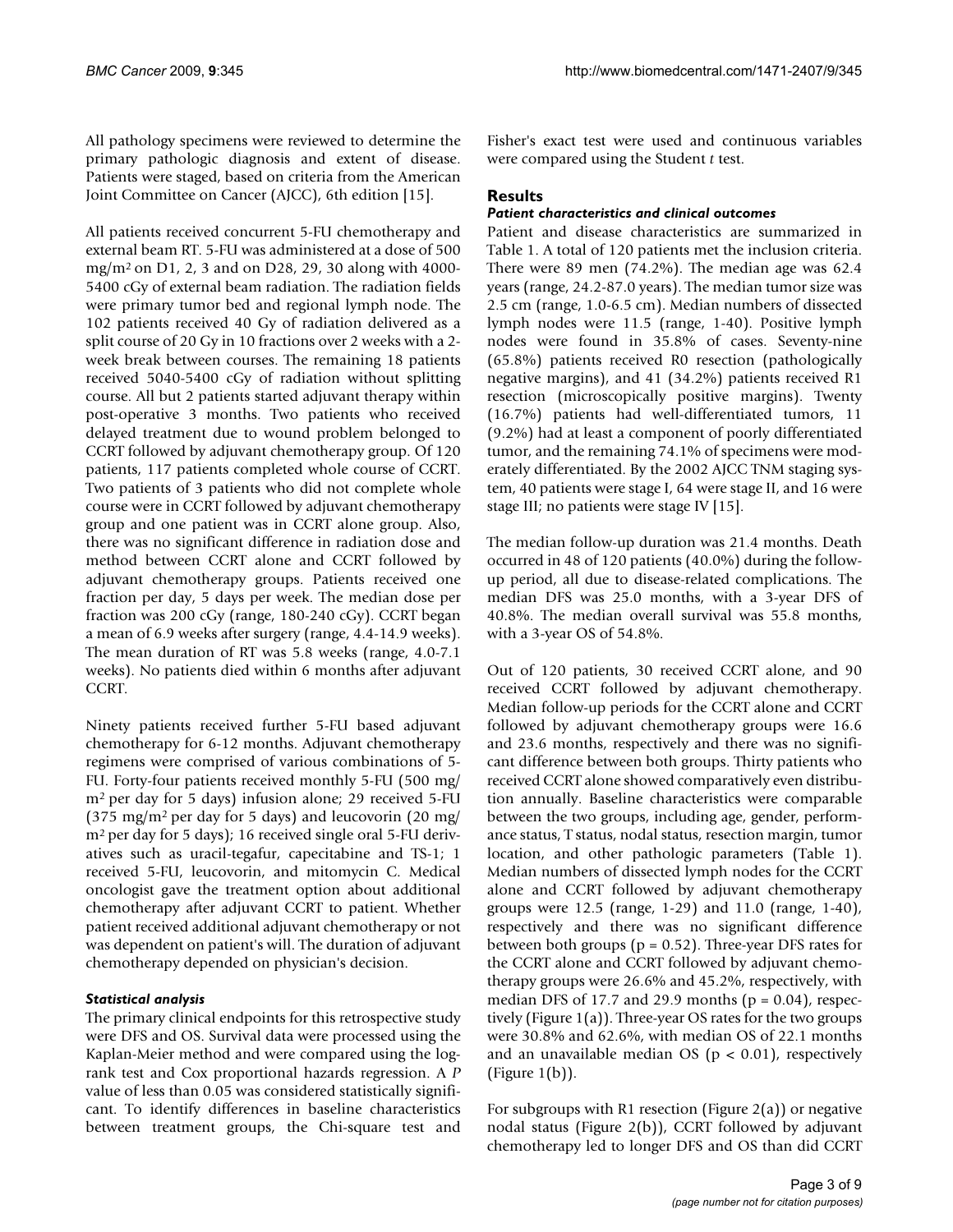|                           |                   | <b>Total patients</b> | <b>CCRT</b>             | <b>CCRT</b> followed by adjuvant chemotherapy | $P^+$ value |
|---------------------------|-------------------|-----------------------|-------------------------|-----------------------------------------------|-------------|
| Case                      |                   | 120                   | 30                      | 90                                            |             |
| Median age, years (range) |                   | $62.4(24.2-87.0)$     | $63.4 (24.2 \sim 74.4)$ | 62.1 $(38.8 - 87.0)$                          | 0.87        |
| Men (%)                   |                   | 89 (74.2)             | 20(66.7)                | 69 (76.7)                                     | 0.25        |
| Performance               | ECOG 0-1          | 111(92.5)             | 28 (93.3)               | 83 (92.2)                                     | 0.73        |
|                           | ECOG <sub>2</sub> | 9(7.5)                | 2(6.7)                  | 7(7.8)                                        |             |
| $T$ stage $(\%)$          | ΤI                | 20(16.7)              | 4(13.3)                 | 16(17.8)                                      | 0.53        |
|                           | T2                | 33 (27.5)             | 6(20.0)                 | 27 (30.0)                                     |             |
|                           | T <sub>3</sub>    | 51(42.5)              | 16(53.3)                | 35 (38.9)                                     |             |
|                           | T <sub>4</sub>    | 16(13.3)              | 4(13.3)                 | 12(13.3)                                      |             |
| N stage $(\%)$            | N0                | 77 (64.2)             | 18(60.0)                | 59 (65.6)                                     | 0.58        |
|                           | N <sub>1</sub>    | 43 (35.8)             | 12(40.0)                | 31(34.4)                                      |             |
| Stage (%)                 | IA                | 13(10.8)              | 2(6.7)                  | 11(12.2)                                      | 0.73        |
|                           | IB                | 27(22.5)              | 5(16.7)                 | 22(24.4)                                      |             |
|                           | <b>IIA</b>        | 29(24.2)              | 9(30.0)                 | 20 (22.2)                                     |             |
|                           | IIВ               | 35(29.2)              | 10(33.3)                | 25(27.8)                                      |             |
|                           | Ш                 | 16(13.3)              | 4(13.3)                 | 12(13.3)                                      |             |
| RM status (%)             | Negative          | 79 (65.8)             | 19(63.3)                | 60(66.7)                                      | 0.74        |
|                           | Positive          | 41 (34.2)             | 11(36.7)                | 30 (33.3)                                     |             |
| CA 19-9 (%)               | $\leq 60$ U/ml    | 57 (47.5)             | 17(56.7)                | 40 (44.4)                                     | 0.27        |
|                           | > 60              | 62(51.7)              | 13(43.3)                | 49 (54.4)                                     |             |
| Tumor location (%)        | Proximal          | 59 (49.2)             | 13(43.3)                | 46(51.1)                                      | 0.52        |
|                           | <b>Distal</b>     | 55 (45.8)             | 15(50.0)                | 40 (44.4)                                     |             |
| Histologic grade (%)      | WD/MD             | 107(89.2)             | 29 (96.7)               | 78 (86.7)                                     | 0.29        |
|                           | <b>PD</b>         | 11(9.2)               | (3.3)                   | 10(11.1)                                      |             |
| Recurrence (%)            | Local             | 22(32.4)              | 5(26.3)                 | 17(34.7)                                      | 0.51        |
|                           | Systemic          | 46 (67.6)             | 14(73.7)                | 32 (65.3)                                     |             |

#### **Table 1: Clinicopathologic characteristics of study population**

+Statistical value between CCRT and CCRT followed by adjuvant chemotherapy

ECOG, Eastern Cooperative Oncology Group; RM, resection margin; WD, well differentiated; MD, moderate differentiated; PD, poor differentiated; CCRT, concurrent chemoradiation therapy.



# Disease-free survival and overall survival chemotherapy **Figure 1** by concurrent chemoradiation therapy (CCRT) alone and CCRT followed by adjuvant

**Disease-free survival and overall survival by concurrent chemoradiation therapy (CCRT) alone and CCRT followed by adjuvant chemotherapy**. Patients treated with CCRT followed by adjuvant chemotherapy had better diseasefree survival (a) and overall survival (b) compared to those treated with CCRT alone.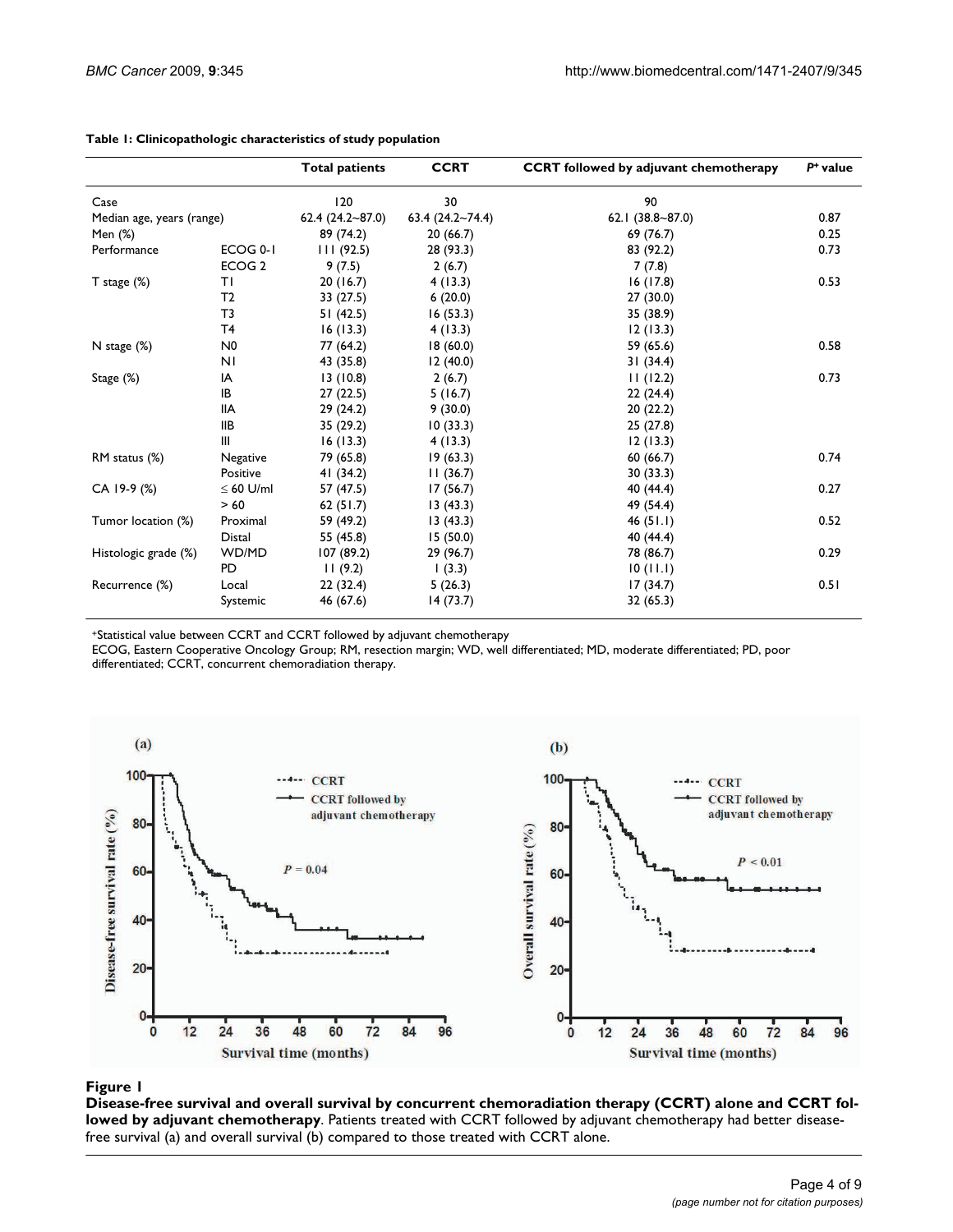

#### Disease-free survival and overall survival apy (CCRT) alone and CCRT followed by adjuvant chemotherapy **Figure 2** of R1 resection (a) and negative nodal groups (b) by concurrent chemoradiation ther-

**Disease-free survival and overall survival of R1 resection (a) and negative nodal groups (b) by concurrent chemoradiation therapy (CCRT) alone and CCRT followed by adjuvant chemotherapy**. The patients treated with CCRT followed by adjuvant chemotherapy showed better clinical outcomes than those treated with CCRT alone, especially in R1 resection or negative nodal group.

alone. This same pattern was not true for patients with R0 resection or positive lymph nodes. Also, CCRT followed by adjuvant chemotherapy did not have more clinical benefit than CCRT alone in patients with T1/2 stage for DFS ( $p = 0.43$ ) and OS ( $p = 0.50$ ), while CCRT followed by adjuvant chemotherapy showed longer DFS (p = 0.04) and OS ( $p < 0.01$ ) than CCRT alone in patients with T3/4 stage.

We analyzed subgroups according to tumor location and tumor marker CA 19-9 levels. Tumor location was classified as proximal or distal, with the cystic duct as a reference point, and CA 19-9 levels were classified as median

values. For proximal tumors, CCRT followed by adjuvant chemotherapy was superior to CCRT alone with regard to DFS ( $p < 0.01$ ) and OS ( $p < 0.01$ ). For distal tumors, there was no difference between the groups with regard to DFS and OS. Our study also showed that CCRT followed by adjuvant chemotherapy was more effective than CCRT alone for CA 19-9 levels elevated above the median value.

#### *Pattern of failure*

The site of relapse was evaluated for all patients. A total of 68 failures (56.6%) were observed. Loco-regional failures occurred in 22 patients (18.3%), and distant failures occurred in 46 patients (38.3%). Local relapse occurred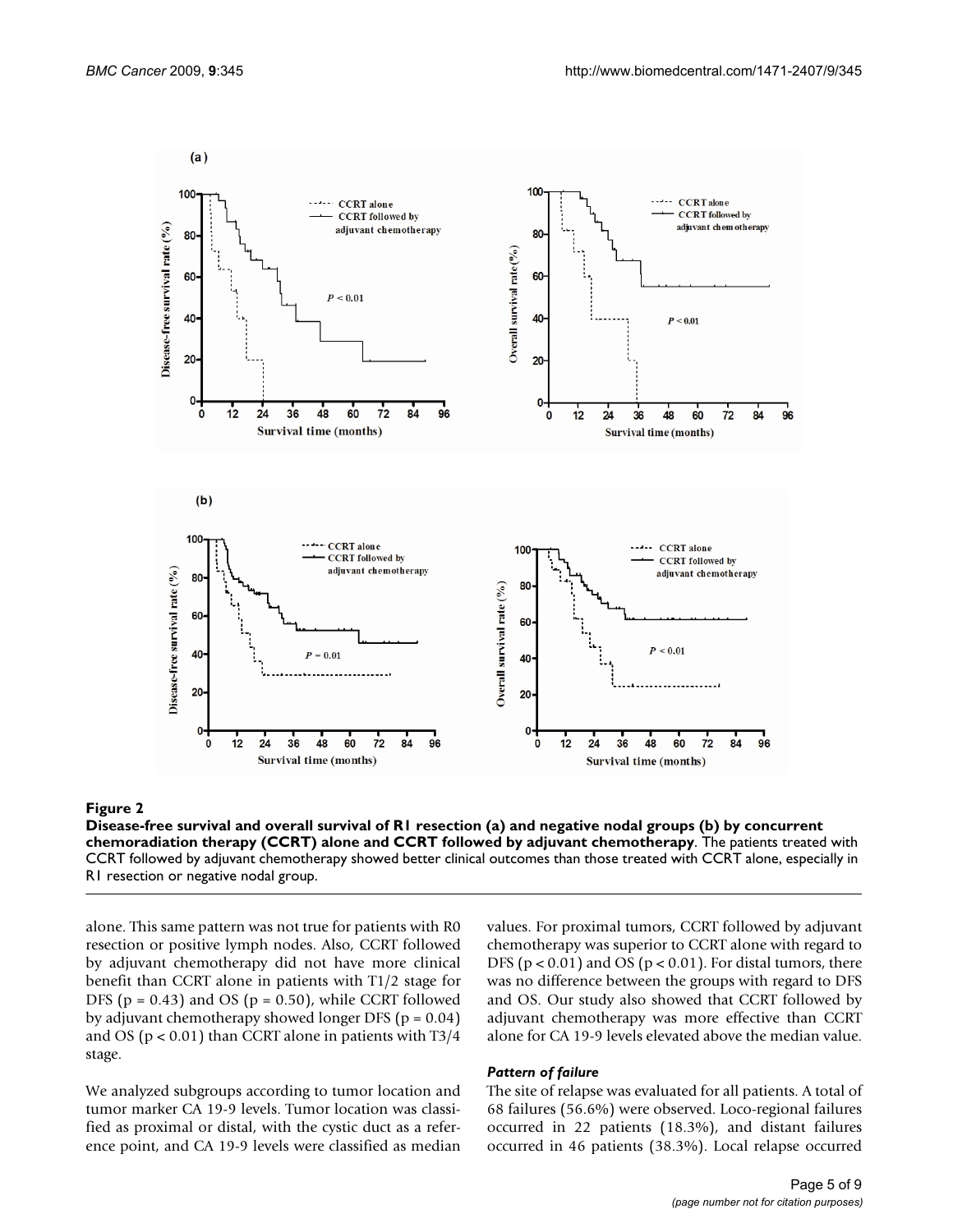simultaneously in 23 (50.0%) of 46 patients with distant metastasis. From a calculation of the number of metastatic sites by overlapping metastatic sites, metastatic sites included the liver in 28 patients, peritoneal cavity in 14, lung in 3, adrenal gland in 2, abdominal wall in 2, and in other areas in 2. There was no difference in the recurrence pattern between the CCRT alone group and the CCRT followed by adjuvant chemotherapy group ( $p = 0.51$ ).

# *Prognostic factors*

On univariate analysis, significant factors for OS included elevated CA 19-9 ( $p = 0.048$ ) and pattern of adjuvant treatment ( $p = 0.004$ ). Histologic grade was not statistically significant, but high histologic grade tended to confer a poor prognosis ( $p = 0.065$ ). CA 19-9 ( $p = 0.011$ ), lymph node status ( $p = 0.005$ ), pattern of adjuvant treatment ( $p = 0.038$ ), and histologic grade ( $p = 0.029$ ) were significant for DFS (Table 2).

On multivariate analysis, four variables for predicting survival were incorporated: CA 19-9, N stage, use of adjuvant chemotherapy and histologic grade. Of these variables, elevated CA 19-9 level, pattern of adjuvant treatment, and histologic grade were found to be significant factors for DFS (Table 3) and OS.

### *Toxicity*

Adverse effects were ranked according to the common toxicity criteria of the National Cancer Institute (NCI). In general, treatment was well tolerated. The most common acute side effects were grade 2 nausea and vomiting (43.3%). Of the 90 patients who received adjuvant chemotherapy, 16 patients (17.7%) experienced grade 2 hematologic toxicity, and 6 patients (6.7%) experienced grade 3 hematologic toxicity. Grade 1 or 2 stomatitis was recorded in 13 patients (14.4%). Grade 2 hand-foot syndrome developed in one patient.

# **Discussion**

Surgical resection is the only curative treatment for biliary tract cancer. Resectability is considered an important prognostic factor in many studies [16-18]. The resectability rate of EHBTC has been reported to range between 10% and 47%, despite differences in resectability rate according to tumor location [19-22]. Following complete surgical resection, the most common relapse pattern is loco-regional, with subsequent bile duct obstruction, liver failure, and recurrent sepsis [5]. Therefore, in considering postoperative local control, many studies have reported the role of RT with or without chemotherapy. However, there have been conflicting results for the role of adjuvant RT after radical resection, especially R0 resection, and no randomized controlled trial has resolved the inconsistent findings.

Many retrospective studies and small phase II studies have shown a benefit with adjuvant RT, especially for the control of microscopic residual tumor [8-10,12,23]. Oh et al.

| Table 2: Univariate analysis of clinicopathologic factors associated with disease-free survival and overall survival |  |
|----------------------------------------------------------------------------------------------------------------------|--|
|----------------------------------------------------------------------------------------------------------------------|--|

|                | No. of patients (%) | P value (OS)           | P value (DFS) |
|----------------|---------------------|------------------------|---------------|
| >60            | 68 (56.7)           | 0.506                  | 0.849         |
| $\leq 60$      | 52 (43.3)           |                        |               |
| M              | 89 (74.2)           | 0.321                  | 0.443         |
| F              | 31(25.8)            |                        |               |
| T1/T2          | 53 (44.2)           | 0.679                  | 0.645         |
| T3/T4          | 67 (55.8)           |                        |               |
| N <sub>0</sub> | 77 (64.2)           | 0.223                  | 0.005         |
| ΝI             | 43 (35.8)           |                        |               |
|                |                     | 0.902                  | 0.129         |
| II/III         | 80(66.7)            |                        |               |
|                |                     | 0.811                  | 0.700         |
| Positive       | 41 $(34.2)$         |                        |               |
| $\leq 60$ U/ml | 57 (47.5)           | 0.048                  | 0.011         |
| $>60$ U/mL     | 62(51.7)            |                        |               |
| Proximal       | 59 (49.2)           | 0.207                  | 0.224         |
| Distal         | 55 (45.8)           |                        |               |
| WD/MD          | 107(89.2)           | 0.065                  | 0.029         |
| PD             | 11(9.2)             |                        |               |
| Yes            | 38(31.7)            | 0.789                  | 0.576         |
| No             | 62(51.7)            |                        |               |
| Yes            | 87 (72.5)           | 0.419                  | 0.098         |
| No             | 24(24.0)            |                        |               |
| <b>CCRT</b>    | 30(25.0)            | 0.004                  | 0.038         |
| CCRT + AC      | 90 (75.0)           |                        |               |
|                | Negative            | 40 (33.3)<br>79 (65.8) |               |

OS, overall survival; DFS, disease-free survival; WD, well differentiated; MD, moderate differentiated; PD, poor differentiated; CCRT, concurrent chemoradiation therapy; AC, adjuvant chemotherapy.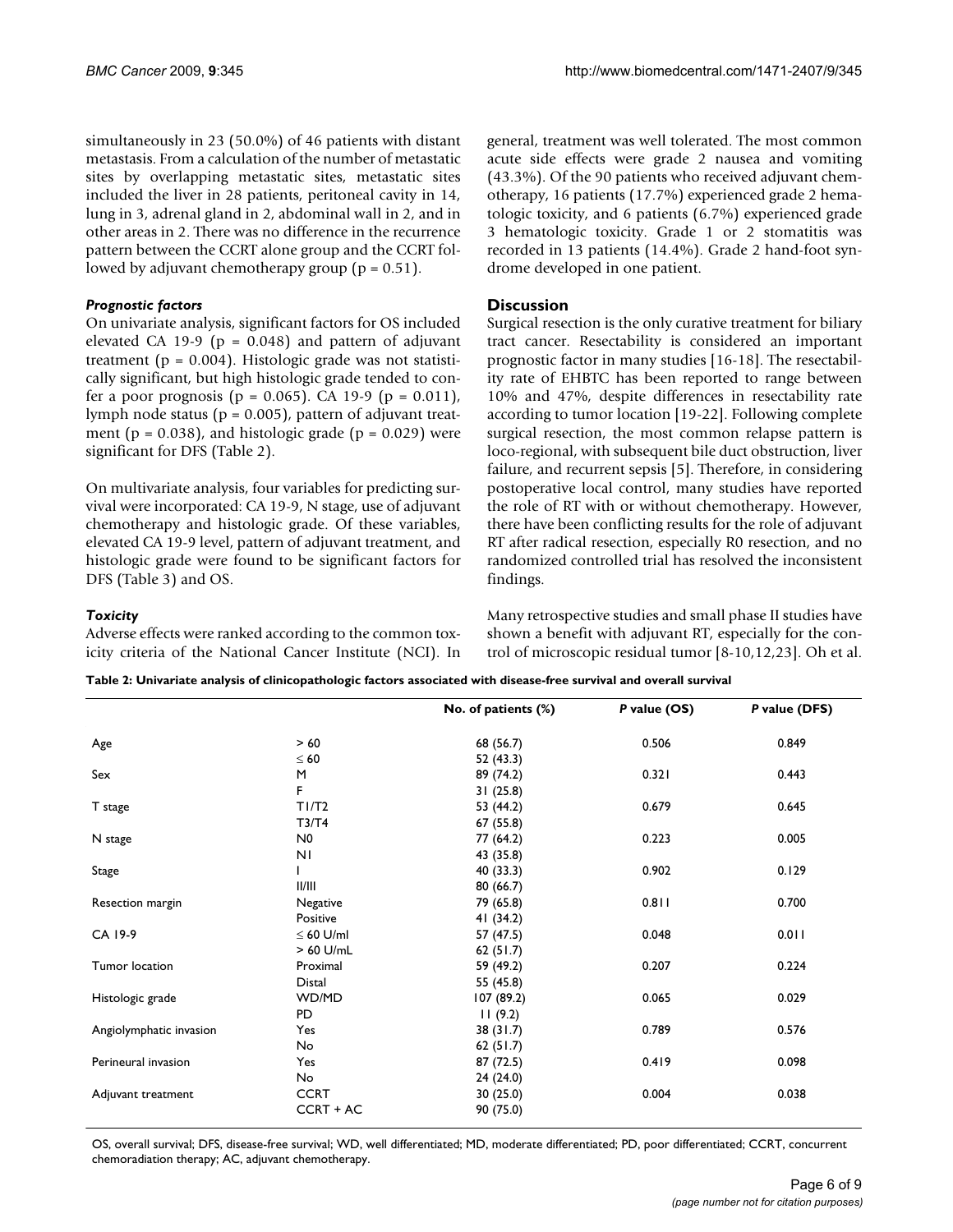| Variable                                                           | P value | Hazard ratio | 95% CI          |
|--------------------------------------------------------------------|---------|--------------|-----------------|
| CA 19-9<br>$(\leq 60 \text{ U/mL}$ versus $60 > \text{ U/mL}$      | < 0.01  | 0.434        | $0.256 - 0.735$ |
| N stage                                                            | 0.17    | 1.430        | $0.862 - 2.374$ |
| Histologic grade<br>(WD/MD versus PD)                              | 0.01    | 0.345        | $0.162 - 0.733$ |
| <b>CCRT</b> alone versus<br>CCRT followed by adjuvant chemotherapy | 0.01    | 0.429        | $0.239 - 0.770$ |

**Table 3: Multivariate analysis of clinicopathologic factors associated with disease-free survival**

WD, well differentiated; MD, moderate differentiated; PD, poor differentiated;

CCRT, concurrent chemoradiation therapy; CI, confidence interval.

showed that adjuvant RT was useful in patients with microscopic residual tumor [23]. A recent study by Todoroki et al. revealed that an adjuvant RT group had a higher 5-year survival rate (33.9%) than a group with resection alone (13.5%), especially for patients with R1 resection [12]. Also, Todoroki et al. reported the efficient eradication of microscopic local-regional tumor residue by adding intraoperative RT to postoperative RT appeared to result in prolonging survival by preventing distant metastasis. Kim et al. reported the results of adjuvant CCRT with and without adjuvant chemotherapy after radical resection in 84 patients with EHBTC [10]. In this study, patients with microscopically positive resection margins had a 5-year survival rate of 35%, and patients with microscopically negative margins had a 5-year survival rate of 36%. This result suggested that despite no significant difference between the survival rates of the two groups, adjuvant CCRT might play a role in patients with R1 resection. Serafini et al. reported that median survival (41 months) of patients with distal cholangiocarinoma receiving adjuvant CCRT was significantly longer than that (25 months) of patients not receiving adjuvant CCRT [11].

However, some studies have shown no benefit with adjuvant RT in patients with EHBTC [2,7,24]. One prospective study showed that surgical resection and RT in 50 patients with perihilar tumors had no beneficial effect on survival or quality of survival, although the fact that lymph node evaluation was done in only 15 patients and no information was gathered concerning T stage might reduce the value of this prospective study [24]. Another small randomized trial conducted in 207 patients with pancreatic or periampullary malignancies failed to demonstrate a survival benefit for postoperative CCRT compared to surgery alone [25], but the study was limited in that there were fewer than 100 patients with periampullary cancers in this trial, only some of which were of biliary origin. Twenty percent of the patients in the treatment arm received no adjuvant treatment because of postoperative complications or refusal.

Many hospitals have carried out CCRT as a practical treatment option for patients with positive resection margins, advanced T stage, or lymph node metastasis, although this adjuvant treatment has not been demonstrated to be the standard through randomized prospective study. Our institution recommended adjuvant CCRT with or without further adjuvant chemotherapy in some patients, based on assumptions that loco-regional disease recurrence rates are high and that improving loco-regional disease control improves survival [7,12,26,27].

In this study, we reviewed 120 patients treated with adjuvant treatment after R0 and R1 resection. Adjuvant CCRT followed by adjuvant chemotherapy was significantly different with regard to DFS ( $p = 0.04$ ) and OS ( $p < 0.01$ ), compared with CCRT alone. Patients that had either R1 resection or negative node status experienced more benefits with CCRT followed by adjuvant chemotherapy. However, there was no significant difference in DFS and OS between the CCRT alone and CCRT followed by adjuvant chemotherapy groups for patients with R0 resection ( $p =$ 0.43,  $p = 0.15$  or positive nodal status ( $p = 0.96$ ,  $p =$ 0.23). The local failure rate was not different between the CCRT alone (5 out of 30, 16.7%) and CCRT followed by adjuvant chemotherapy (17 out of 90, 18.9%) groups. Furthermore, the rate of distant metastasis was no different between the CCRT alone (14 out of 30, 46.7%) and CCRT followed by adjuvant chemotherapy (31 out of 90, 34.4%) groups. However, even though it was not statistically significant, CCRT followed by adjuvant chemotherapy showed a tendency to prevent the development of distant metastasis.

The results of our study showed that adjuvant CCRT might be as effective in controlling microscopic residual tumor as some previous studies have suggested, and there is the possibility that further adjuvant chemotherapy could reduce recurrence, especially systemic relapse, after CCRT for patients with R1 resection. The loco-regional relapse rate in our study was lower than that seen in previous studies [5], because we classified a concomitant relapse at loco-regional and distant sites as a systemic recurrence.

Although tumor location had no prognostic impact on survival on univariate analysis in this study, patients with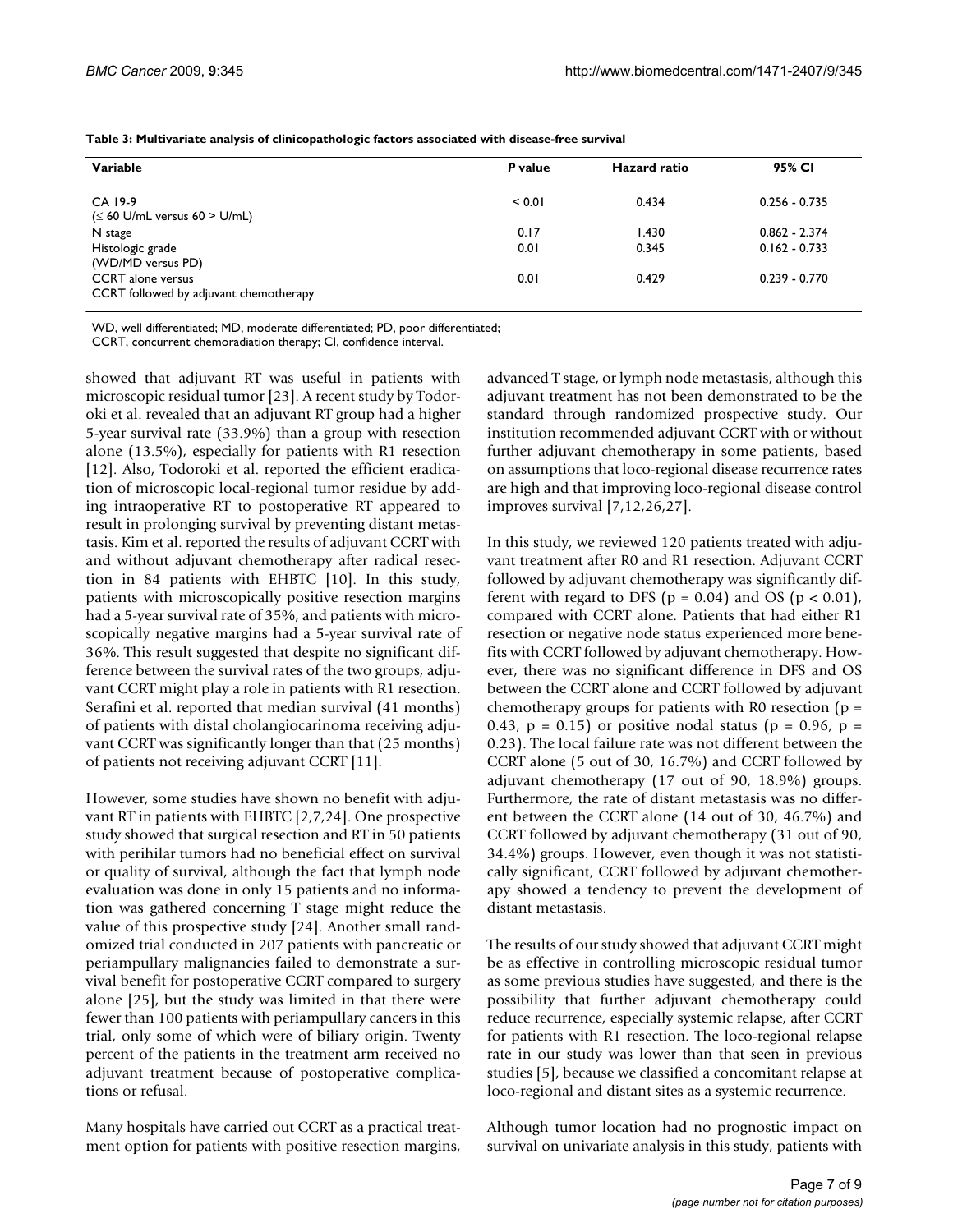proximal EHBTC had better DFS and OS when treated with CCRT followed by adjuvant chemotherapy. Patients with distal EHBTC had no significant difference in survival when treated with CCRT alone or CCRT followed by adjuvant chemotherapy.

Radiosensitization with cytotoxic agents has become standard practice in the treatment of gastrointestinal malignancies. 5-FU is known to be one of the most active single agents in biliary tract cancer and is frequently used in a combined modality approach because of its potential radiosensitization effect. In general, these regimens are well tolerated. However, the number of patients treated with adjuvant RT alone in this study was small, and direct comparison was not done.

Adjuvant chemotherapy after adjuvant CCRT has not been routinely applied to patients with EHBTC and has not yet been studied. The role of further adjuvant chemotherapy remains unclear. 5-FU and gemcitabine-based regimens are used universally and are known to be active in metastatic EHBTC. 5-FU-based regimens include 5-FU alone, 5- FU in combination with other agents, uracil-tegafur, capecitabine, and S-1. In the palliative setting, these 5-FUbased chemotherapy yields response rates of 10-40% and overall survival somewhat better than best supportive therapy alone [14,28-30]. On the basis of this background, the group in our study treated with adjuvant chemotherapy showed a longer DFS and OS than did the group without adjuvant chemotherapy, especially for patients with R1 resection, patients with more than T3 or patients with negative nodal status. No beneficial effects of further adjuvant chemotherapy were shown in the lower risk patients, such as those with R0 resection or those who were less than T2. Furthermore, there was no significant difference in survival between the two groups with positive nodal status, despite the assumption that adjuvant chemotherapy would reduce local and systemic relapse and result in a survival advantage. The implications of these results should be considered. First, current nodal status simply classifies N0 and N1, regardless of the number and location of involved nodes, and cannot reflect the exact extent of disease. Second, some incomplete lymph node dissections could have been done. Third, the efficacy of 5-FU was still low, in spite of its active agency in biliary tract cancer. This suggests a need for intensification of adjuvant treatment through the use of novel agents in cases with node metastasis.

Prognostic factors such as extent of surgical procedure, T stage, nodal status, tumor location, and others have been identified in many reports [3,9,10,12,22,24,30]. In our study, the pattern of adjuvant treatment, elevated CA 19- 9 level, and histologic grade were significant prognostic factors for DFS and OS on multivariate analysis.

By its nature, our study was subject to several limitations. First, the study is a retrospective series, which could have shortcomings such as selection bias. Second, adjuvant chemotherapy was not identical. We did not consider factors such as differences in efficacy between 5-FU alone and combination 5-FU therapy or duration of chemotherapy. The effect of these differences on the study outcome is unknown. Third, as a small portion of patients was included in subgroup analysis as R1 resection, our results should be interpreted with caution.

Despite these shortcomings, our study is valuable for many reasons. First, this study is one of largest reports to date comparing CCRT and CCRT followed by adjuvant chemotherapy. Second, unlike previous reports, the population in our study was characterized by a homogeneous disease representation. Previous studies looked at a combination of extrahepatic cholangiocarcinoma and other diseases, such as gallbladder and periampullary cancer. They also looked at diverse disease status, including R0, R1, and R2 resection, whereas the current study enrolled only patients with extrahepatic cholangiocarcinoma and a history of curatively radical surgery, such as R0 or R1 resection, and excluded patients with gallbladder cancer or intrahepatic cholangiocarcinoma. Therefore, in our study, CCRT with or without adjuvant chemotherapy was done only as an adjuvant treatment, not as a palliative treatment.

# **Conclusion**

Our work supports the superiority of CCRT followed by adjuvant chemotherapy over CCRT alone for promoting survival in curatively resectable EHBTC. Our study showed that the recurrence rate is as high as 50 percent, even if radical surgery and adjuvant treatment are employed, and this provides a strong rationale for the use of adjuvant chemotherapy after CCRT in subgroup patients, especially with R1 resection or with negative lymph node. In the future, a prospective study will be needed, with the objective of investigating the role of adjuvant chemotherapy and other active agents.

# **Competing interests**

The authors declare that they have no competing interests.

# **Authors' contributions**

KL participated in design of the study, registration and ethical approval, and review of clinical data. He also performed the statistical analysis and drafted the manuscript. DYO participated in design of the study and analyzed clinical data. EC and SH participated in patient inclusion and performed radiation therapy. JY and SW participated in patient inclusion and performed patients' operation. SAI, YTK, and YJB participated in patient inclusion and performed adjuvant or palliative chemotherapy. All authors read and approved the final manuscript.